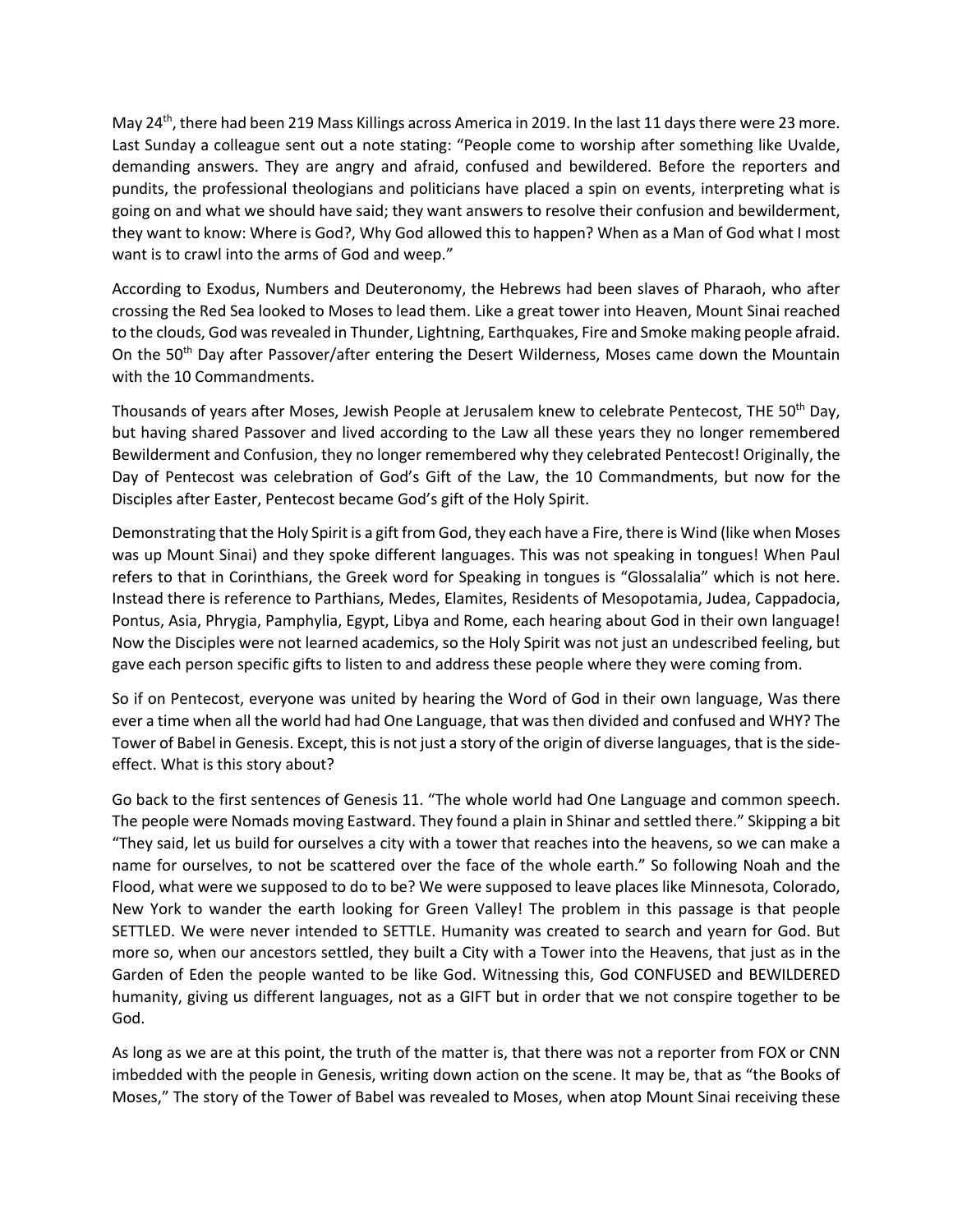five books. But there is also belief that after King David and King Solomon when the Nation of Israel was destroyed by Assyria, dispersed over the face of the earth, while the remaining tribes of Judah and Benjamin were exiled to Babylon they stories were told. In Babylon, our ancestors had been told Babylonian Myths about the Gods of Babylon and Creation stories; So the Jews told there stories of Creation. In this far off place, fearing CONFUSION and BEWILDERMENT after years of war, in Exile, being LOST, they told stories of people "babbling on and on" which sounds a great deal like BABYLON!

How many times throughout history have we been BEWILDERED, CONFUSED, afraid of LOSS and DEATH? After escaping Pharaoh, being confronted with a new Beginning in the Desert Wilderness,

Looking to the Mountains where there were Lightning, Fires, Thunder and Wind.

When Moses had been gone more than 40 days upon the Mountain.

When the Monarchy of Israel was destroyed by the Assyrians then the Babylonians.

When Jesus' followers witnessed his death and his Ascension and feared for their future. When persecuted by Rome

At the bombing of Pearl Harbor and The destruction of the World Trade Center,

at all the many Mass Shootings, we have been BEWILDERED and CONFUSED, ANGRY and AFRAID.

These are not occasions for us to hide in a locked Upper Room.

We are called by the Holy Spirit of God to go out into the world. to listen and talk with other people no longer trying to BE GOD, but to live as FOLLOWERS of JESUS CHRIST.

There is a curious distinction, between us and creatures that live beneath the seas. We have our skeletons on the inside, giving form and stability to our muscles and organs and brain. Crustaceans have the same form of manufacturing a calcified bone to protect muscles and organs and their brain, except that theirs is on the outside as a shell. Throughout life our bones grow with us. Thanks to modern science and medicine, when we break bones they can be casted and heal, or as in the case of knees and hips sometimes totally replaced. BUT When the Crustaceans' shells become too heavy, or too cumbersome, they shuck it off and begin to grow something new. I have spent my life rehabilitating, remodeling, reforming ideas and houses, churches, organizational structures, missions and ministries… Maybe there are times when we need to shuck off that upper room where we were locked in fear, to create something completely new in the Spirit.

I love when people send me questions or provocations for sermons. This week, I received one asking why? WHY we seem to have given up on the Holy Spirit? Often times we read of the One God of Israel. At other times, we describe Jesus as our Savior, who was born at the time of Caesar Augustus and Herod the Great and suffered and died at age 33 and rose for us. People often pray to Jesus or to God. Is the Holy Ghost just something we give lip service to, as in the Apostles' Creed: "We believe in the bodily resurrection, the Holy Spirit, the Holy catholic Church, the Forgiveness of Sins and the Life Everlasting?"

Next Sunday is designated as Trinity Sunday, where we are invited to consider how God can be One and yet Three? A part of our difficulty is that we are very much ruled by time. So we think of God as the Creator, and Jesus as the Savior during the Roman Empire, and the Holy Spirit coming 50 days after Jesus' Passover… But in the Beginning, when chaos and darkness covered the Earth the Holy Spirit brooded over the face of the deep. When Israel was oppressed by the Egyptians they prayed for a Savior, and the Holy Spirit passed over. Rather than thinking of the Trinity as three distinct persons in three separate times, I hope that we can believe and imagine our relationship with God, our Trust in God, as ONE who enters in to save us from our fears, from death, from our addictions; ONE who LOVES and FORGIVES us all things. ONE who continually broods over us, inspires us blowing fresh possibilities and abilities into us. ONE who